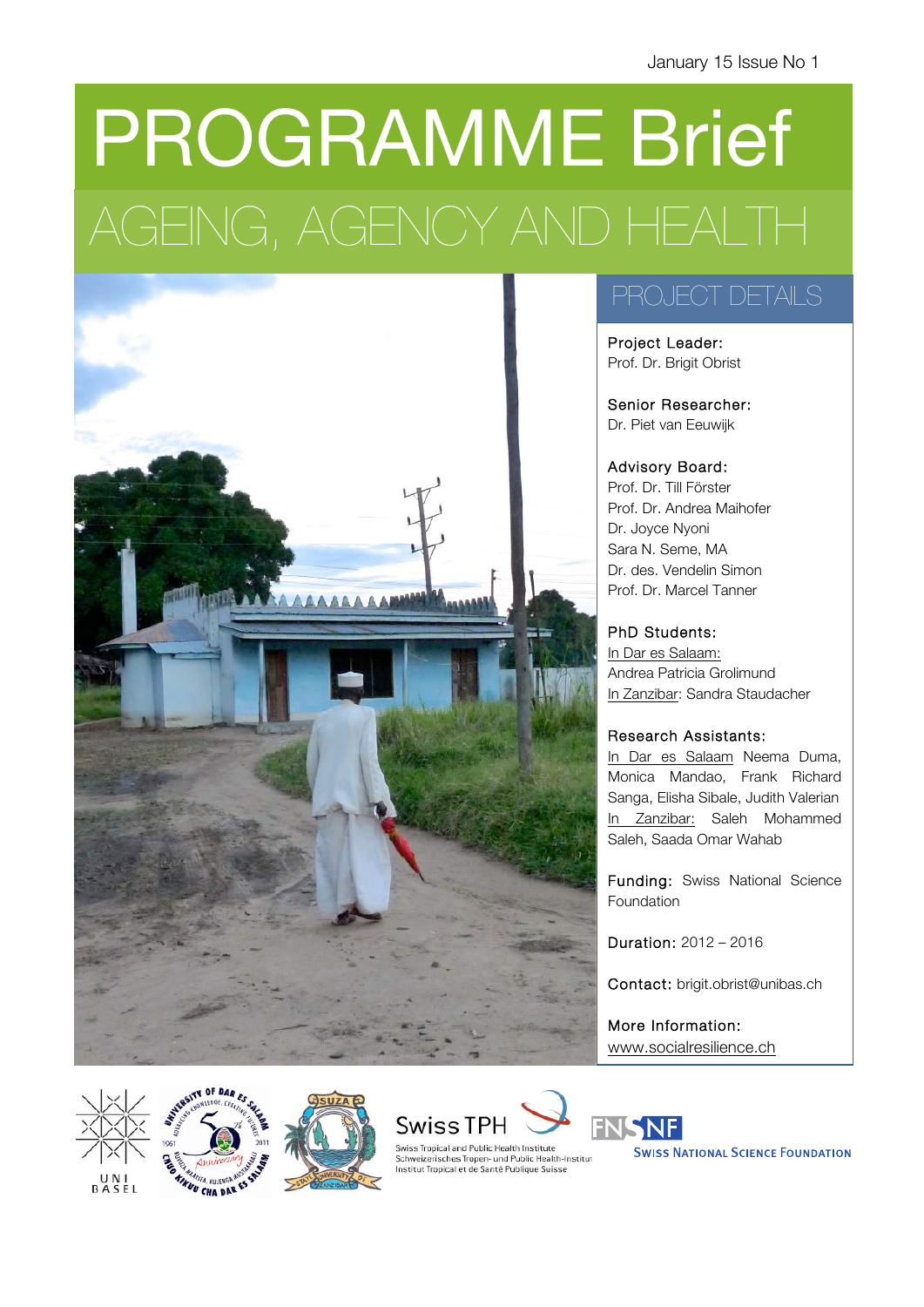### BACKGROUND

Especially in sub-Saharan Africa we do not yet know much about ageing, health and care from the perspectives of the older people themselves. Driven by accelerated demographic change and the associated health transition that is also observable on the African continent, new visions and solutions are needed in order to care for the rising number of older people.

The project that includes two PhD studies contributes unique insights into how the ageing population of East African cities copes with changing environments due to accelerated urbanization processes, globalization, political changes, shifts in population growth and transforming health concerns. Using a qualitative comparative approach, the PhD projects focus on the Tanzanian cities of Dar es Salaam and Zanzibar, respectively, and follow transnational links from Tanzania to the United States of America and Oman.



# MAIN FINDINGS

Being old is not the problem! Research in Zanzibar as well as in Dar es Salaam showed that old age does not cause difficulties as long as the older person can actively engage in earning money and/or in daily household and family tasks. However, as soon as health deteriorates and expensive medical treatment and physical care is needed, old age can involve some difficulties.

Common health problems mentioned by older people in Dar es Salaam and Zanzibar are eye problems, diabetes, hypertension, growing pains, rheumatism, numbness, swollen feet and legs and prostate problems. The older people described their health condition often by referring to strength (*nguvu*).

Free health care in Zanzibar and for people above 60 years in Dar es Salaam includes diagnosis and consultation, however, in Dar es Salaam not all older persons benefit from this exemption policy. In case of free treatment provision, the elderly patients struggle to pay for the prescribed medicine. In addition, in many cases the right medication is not available when needed (e.g. daily insulin injections for a diabetic). After visiting a health facility, patients' knowledge about their health problem(s) may have increased but often not much can be done.

Caregivers at home face sometimes difficulties in giving "the right" care. Although family members may try their best to care for older persons, they lack knowledge in geriatric care and are challenged to provide adequate care for ageing family members. The same applies to medical staff in the health facilities, since few health providers have geriatric knowledge.

Non-kin forms of care provide alternatives. One example are housemaids (*dada*) who take over responsibilities in caring for elderly persons. They do not have professional training. Religious groups and neighbours provide spiritual and emotional care.

Gender makes a big difference in ageing. Not only do older men age differently from aged women, gender norms are also defining who should take care of elderly people and in which way. These differences are visible in the living and care arrangements.

Life expectancy TZ: Men: 59; Women: 63

Percentage of older people Mjini Magharibi ZNZ: 3.6 %; DSM: 3.5%

Household size Mjini Magharibi ZNZ: 5.2 %; DSM: 4.0%

Percentage of pension above 60 years: ZNZ: 4.6% (Source: Census 2012)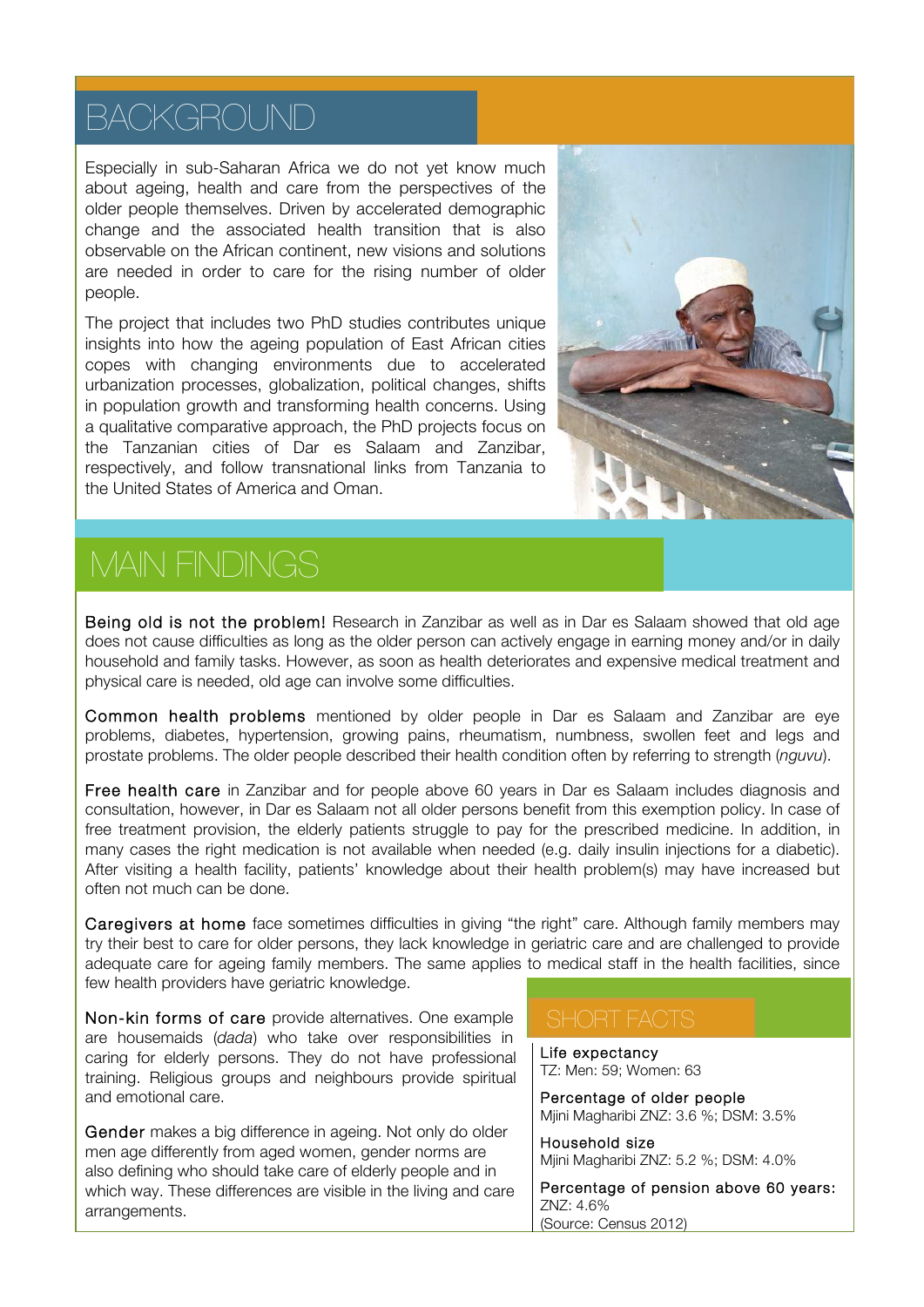The project examines meanings of growing old in Dar es Salaam, the industrial, commercial and governmental center of Tanzania. In a first step 50 people aged 60 years and above were interviewed in four wards of the city to gain an overview. In a second step, the project focused on 11 older persons and their caregivers in a particular middle class area and followed them for almost three years. The project found that for the middle class older people "good old age" includes living a healthy life by consuming "good food" and doing physical exercises (*mazoezi*). Moreover, they prepare for a "successful old age" by offering "good education" to their own children and saving money.

Many young Tanzanians travel to the USA for further education. Some return home and others remain – with or without permission to stay. How are adult children of older people living in the USA involved in the ageing process of their parents back home? To examine these transnational links, 27 Tanzanian migrants in the USA were interviewed and accompanied in their activities. The project found that transnational care usually takes place within a triangle of care: An adult child or relative staying close to the older person in Tanzania serves as an "observing eye" and mediates the contact between the older person and the relative abroad by using social media tools, such as WhatsApp, Viber or Skype.



### ZANZIBAR CITY GO GO OMAN

The project investigated what it means to grow old in Zanzibar, the former center of the Swahili mercantile civilization under the Omani rule. The team in Zanzibar interviewed 50 older people in four city wards to gain an overview of their health and care arrangements. In a second step 11 older people with transnational links were selected and followed up for almost three years. Peoples' lives are to a large extent oriented towards the Islamic world and Arabian and Asian countries. Moreover, elderlies' experience of growing old is grounded in perceptions of their body and mind mediated by social agency and societal discourses. Self-reported health conditions as well as care arrangements can change through agentic, intersubjective processes of doing elder care, gender and kinship and are heavily influenced by transnational relations, Islamic belief, economic capital and education.

Over the past centuries, a transcultural space has been created between Oman and Zanzibar through political expansion and an exchange of goods, people and ideas. Focusing on 20 relatives in Muscat, the capital of Oman, transnational practices of long-distance care giving and health-related ageing experiences linked to transnational care arrangements were studied. How do transnational ties between older Zanzibari and their social network influence their ageing, health and care? How do these influences manifest themselves in practices and identities? Transnational care relations are kept alive through regular and long visits, frequent phone calls, picture sharing through "WhatsApp" and through sending gifts, medications and money. These reciprocal bonds are reinforced by nostalgic feelings for Zanzibar and a sense of Muslim duty, since one can only reach paradise by providing care for ones' elders.